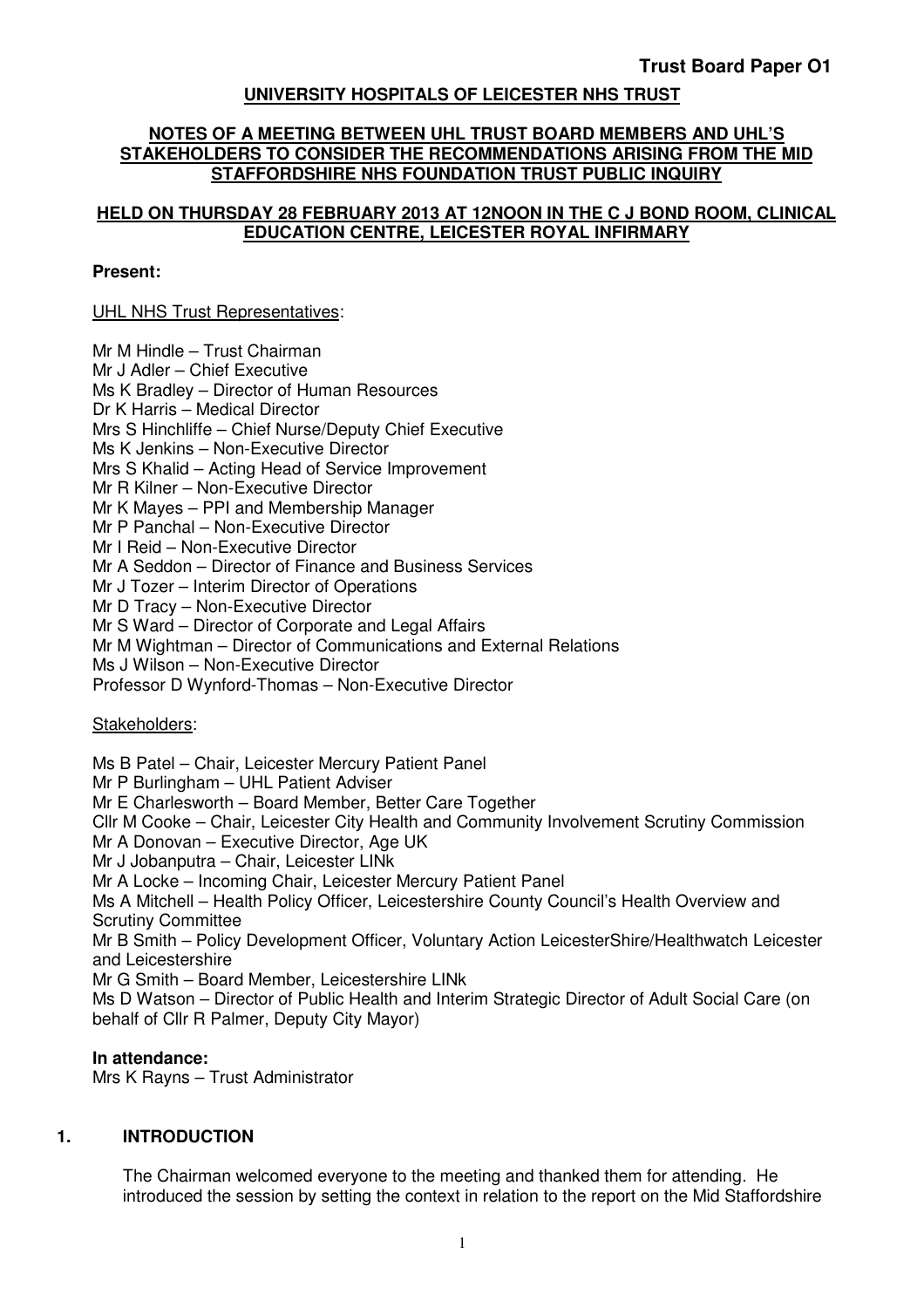# **Trust Board Paper O1**

NHS Foundation Trust Public Inquiry and the arising recommendations relating to internal governance of clinical performance and patient safety. The aim of the session was to engage with the Trust's stakeholders and invite comments, ideas and suggestions in terms of areas for improvement and increased focus at UHL. Whilst the meeting was not being held in public, the Chairman noted the intention to present the notes from this session to the 28 March 2013 public Trust Board meeting.

The Chief Nurse/Deputy Chief Executive also extended her thanks to everyone present, noting that a report on the preliminary review of UHL's response to the Francis recommendations featured on that afternoon's public Trust Board agenda (paper O refers). This report focused on 10 key themes arising from root cause analysis of the events that transpired at Mid Staffordshire NHSFT. In addition, a gap analysis for UHL's services was being prepared and developments were being taken forward as part of UHL's Quality and Safety Commitment. She particularly invited attendees to raise questions and comments on themes such as mortality, care of the elderly, dementia care, transparency, whistleblowing, complaints, the Trust's Patient Information and Liaison Service (PILS), and the arrangements for public and patient involvement.

# **2. ISSUES DISCUSSED**

# 2.1 Patient and Public Involvement/Transparency

Mr G Smith advised that the LINks (which were being stepped down with effect from 31 March 2013) had undertaken an objective assessment of whether the events at Mid Staffordshire NHSFT would have been picked up by the LINks, any concerns or doubts regarding the Trusts they worked with, the "critical friend" relationship enjoyed currently and some general concerns regarding the arrangements for public and patient involvement. He suggested that UHL might like to focus on the following areas:-

- (a) arrangements for PPI within the Strategic Direction;
- (b) the process for raising/filtering of issues at public Trust Board meetings;
- (c) consideration of the proposed workload for UHL Governors;
- (d) establishment of a Governors' support office to enable Governors to meet their challenging workload;
- (e) strengthening assurance that patients' complaints were being handled in the most effective way, and
- (f) increasing the degree of openness, transparency and candour by reviewing the balance between public/private Trust Board items.

In response, the Chief Nurse/Deputy Chief Executive confirmed that PPI involvement was being developed further through the Quality and Safety Commitment for patient centred care and that where possible private Trust Board business was being contained to items of commercial sensitivity or personal data. The Trust was expecting the Government to comment on the arrangements for appointing, training and supporting FT Governors.

Mr A Locke suggested ways in which the Trust could address transparency in different ways, eg inviting staff to public Board meetings to talk about negative issues and complaints. He suggested that increased staff openness might help to address patient concerns before they were escalated to the formal complaints stage, noting that reductions in complaints would help to support improvements in staff morale.

# 2.2 Care of the Elderly

Mr A Donovan confirmed that Age UK was committed to working with UHL to enhance care for the frail elderly to ensure that such care was as good as it possibly could be. Mr A Locke added that frail elderly patients were the least likely patient group to raise issues and he suggested that staff should be made aware of specific issues affecting the care of this vulnerable patient group.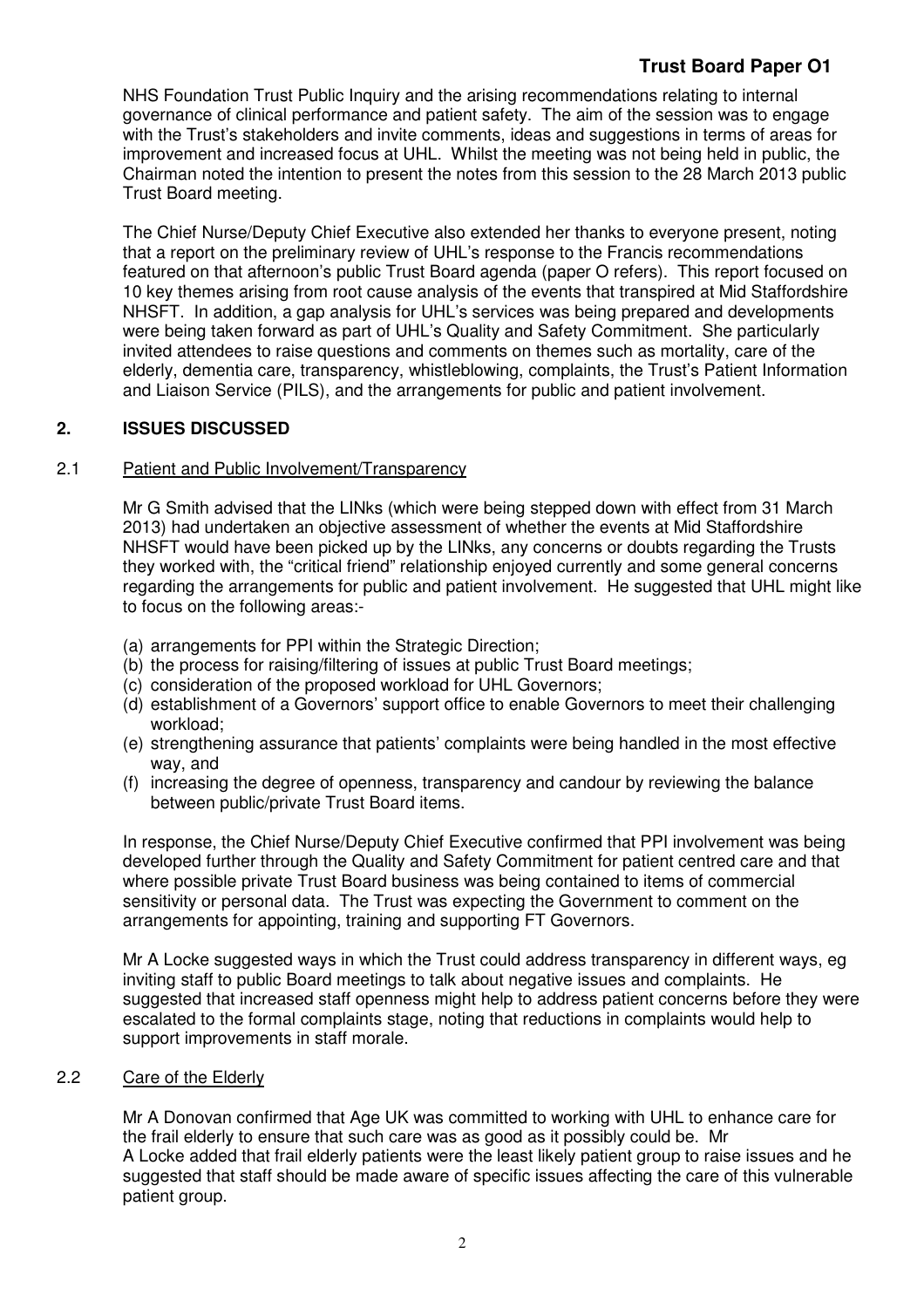Mr Donovan commented upon the valuable patient benefits provided by the Directorate of Services for Older People (under the Trust's previous Directorate structure) and received an update from the Chief Nurse/Deputy Chief Executive regarding the retirement of Dr Robin Graham-Brown who had led that Directorate, the work of Older People's Champions at UHL. Whilst the Trust no longer operated designated wards for older people, 9 UHL wards were currently participating in the Quality Mark Scheme which incorporated additional staff training to enhance the understanding of patients' needs (including mobility, special needs, dementia care, environmental issues, respect and dignity).

## 2.3 Patient Information and Liaison Service (PILS)

The Director of Communications and External Relations highlighted outline proposals for UHL to establish a Patient Information and Liaison Service (PILS) base and patient information centre adjacent to the Balmoral reception at the LRI and suggested that this might also be utilised as a joint UHL/community space. Mr Donovan indicated that information on appropriate links with outside agencies for post-discharge patients would be very welcome.

Mr P Burlingham noted his concerns regarding the number and grade of staff within the PILS team, suggesting that with improved resources, this team might be able to prevent a higher proportion of patient concerns being escalated as complaints.

Mr B Smith suggested that Healthwatch might be interested in working with the Trust to base a Healthwatch Officer within the PILS base at the LRI (if this proposal was to be developed further).

### 2.4 Hospital Volunteer Services

Mr P Burlingham highlighted opportunities to harness and develop the work of volunteers more consistently across the Trust, especially as the role of the Patient Adviser would cease to exist once the Trust achieved FT status (to be succeeded by the role of Service Improvement Volunteer).

### 2.5 Staff and Ward Culture

A suggestion was received that an interim step could be introduced which was less formal than a complaint where patients could raise concerns such as the example provided where a patient whose first language was not English had remained on a ward for 5 days before staff had realised that he did not prefer the Asian menu items.

Mr Donovan provided anecdotal evidence of poor care received from a non-UHL hospital ward where a relative of his had been cared for. That non-UHL ward had a notorious reputation for poor ward culture and he queried whether some UHL wards at the LRI might have a similar reputation involving particular staff groupings which might be challenging to move around/split apart. Mr A Locke responded that any comments on less than satisfactory wards at the LRI were too old and not specific enough to follow-through, but they might be broadly connected to low staff morale.

In response, the Chief Nurse/Deputy Chief Executive confirmed that patients' dietary preferences should be more readily accommodated. She welcomed any comments or views regarding UHL ward culture to be escalated directly to her for immediate attention. In the event that any poor ward culture was demonstrated by particular staff groups, procedures were in place to detect this through ward level indicators and any staff attitude or behaviour concerns would be properly performance managed.

Further concerns were raised regarding clinician availability to discuss patients' care with their family during visiting hours and wider communications issues with primary care and local